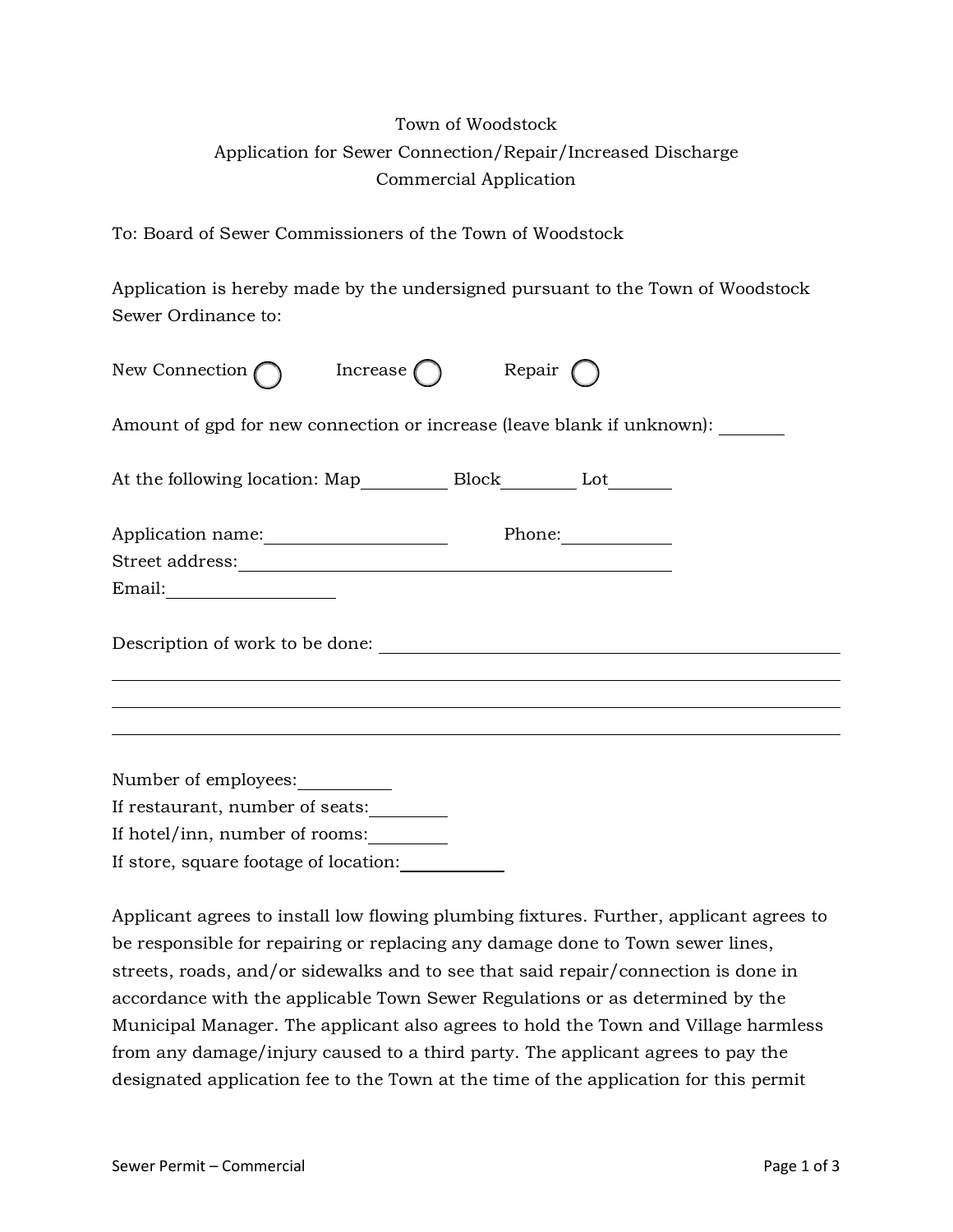and to advise the Director of Public Works in advance of construction to permit scheduling of the repair inspection. (See below for fee schedule)

Applicant must obtain easements from all affected landowners if any part of the sewer line passes on lands of another landowner.

By signing this application, I understand that I also need to obtain a potable water supply and wastewater permit from the State of Vermont – Contact the State by telephone at (802) 591-0338 or by email at [terry.shearer@vermont.gov](mailto:terry.shearer@vermont.gov)

Additionally, I understand that once the connection is made, I am required to submit an "as built" drawing of the actual connection prepared by the installer to the Town of Woodstock before the permit is issued.

| Signature:                                     | Date: |                             |
|------------------------------------------------|-------|-----------------------------|
| Owner name:                                    |       |                             |
| Street address:                                |       |                             |
| Mailing address:                               |       |                             |
| Telephone:                                     |       |                             |
|                                                |       |                             |
| Please mail or email completed application to: |       |                             |
| Town of Woodstock                              |       | nnourse@townofwoodstock.org |
| Nikki Nourse                                   |       |                             |
| PO Box 488                                     |       |                             |
| Woodstock, VT 05091                            |       |                             |
|                                                |       |                             |